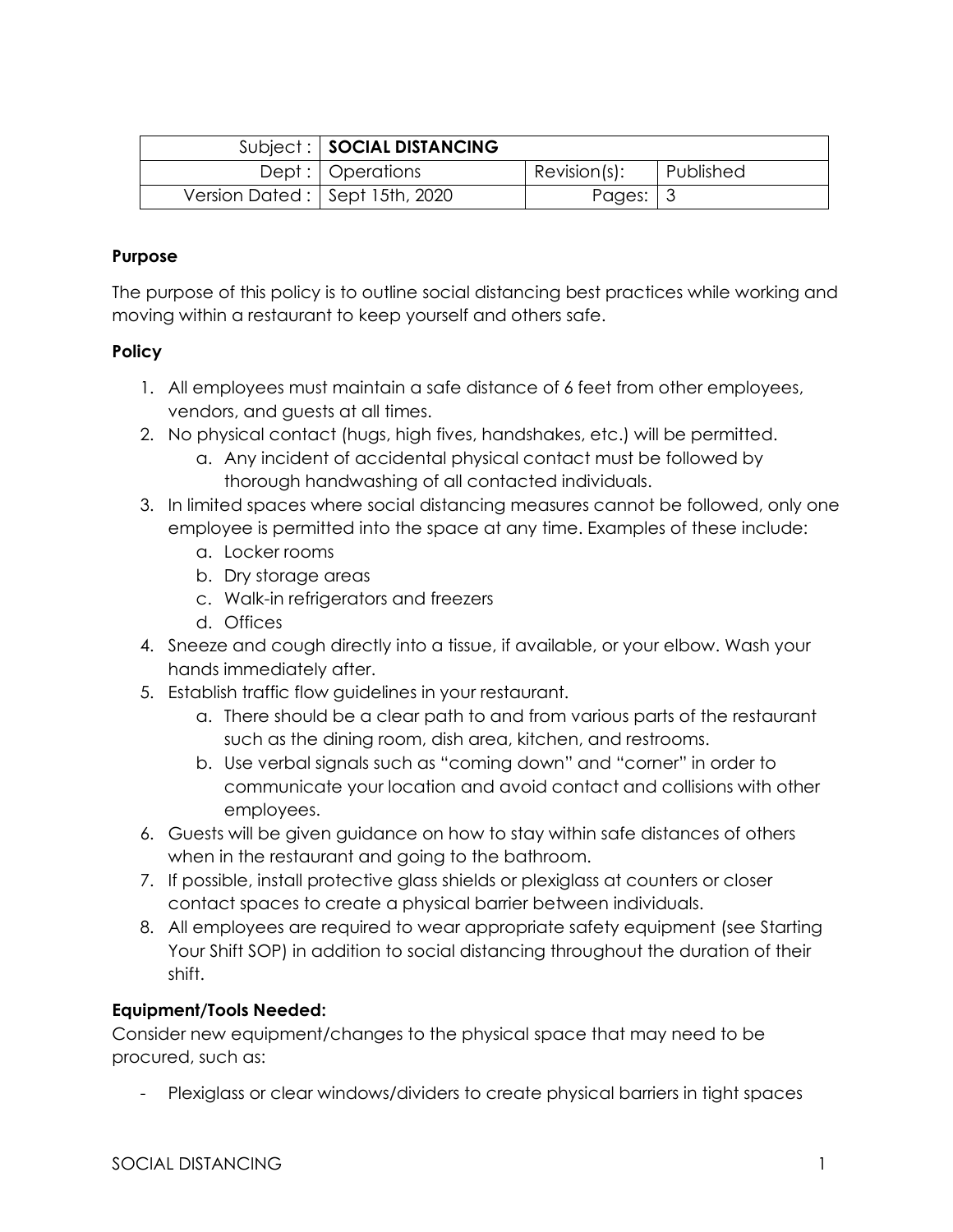- Tape or other means for marking safe distances on floors and in pathways

## **Procedure:**

- 1. Work stations should be staggered allowing six feet of separation between employees while working.
	- a. Employees should avoid working opposite each other if this results in less than 6 feet between where they stand.
	- b. Clear markings of boundaries should be visible or established to show 6 feet of distancing.
	- c. Station and section assignments should be clearly labeled on floor maps or notated on the schedule for the day.
- 2. As much as possible, designate and limit movement of staff based on assigned job functions and work stations, such as only allowing Runners to move through the kitchen, Servers within certain parts of the dining room, Bartenders only behind the bar, etc.
	- a. If staff need to move outside of their designated area within the restaurant, they must first alert the Manager on Duty to prevent the risk of unnecessary traffic or encroaching on social distancing spaces.
- 3. Traffic Flow Inside the Restaurant
	- a. Keep to the right of the indicated pathway when moving within the restaurant.
	- b. Where possible, have staff and guests move through the restaurant in one direction, i.e. in a clockwise direction.
	- c. Directions and boundaries for designated pathways should be clearly marked to avoid confusion or opposing traffic.
		- i. Consider creating a taped floor grid in the entire service area (1 foot squares or 6 foot lines) to provide a visual guide.
	- d. Establish traffic flow based on menu and service(s) offered (ex: dine-in, pick-up, delivery, retail, etc.)
	- e. Identify and solve for any high-traffic spots or bottlenecks.
	- f. If possible, assign a POS station (including handhelds, CGS, staplers, other supplies) to each server so there is no gathering or cross use of service stations & supplies.
		- i. If handheld POS tablets are used, they should also be assigned to specific employees.
- 4. Traffic Flow Outside the Restaurant
	- a. Have clearly marked waiting spots for guests at the restaurant entrance, keeping the entrance clear of any gathering.
	- b. Assign a Manager to assist the Host in maintaining the line and avoiding congestion.
	- c. Clear signage should be placed outside the restaurant, as well as at the entrance, to inform guests of the best ways to move within the restaurant space to respect safe distancing protocols.